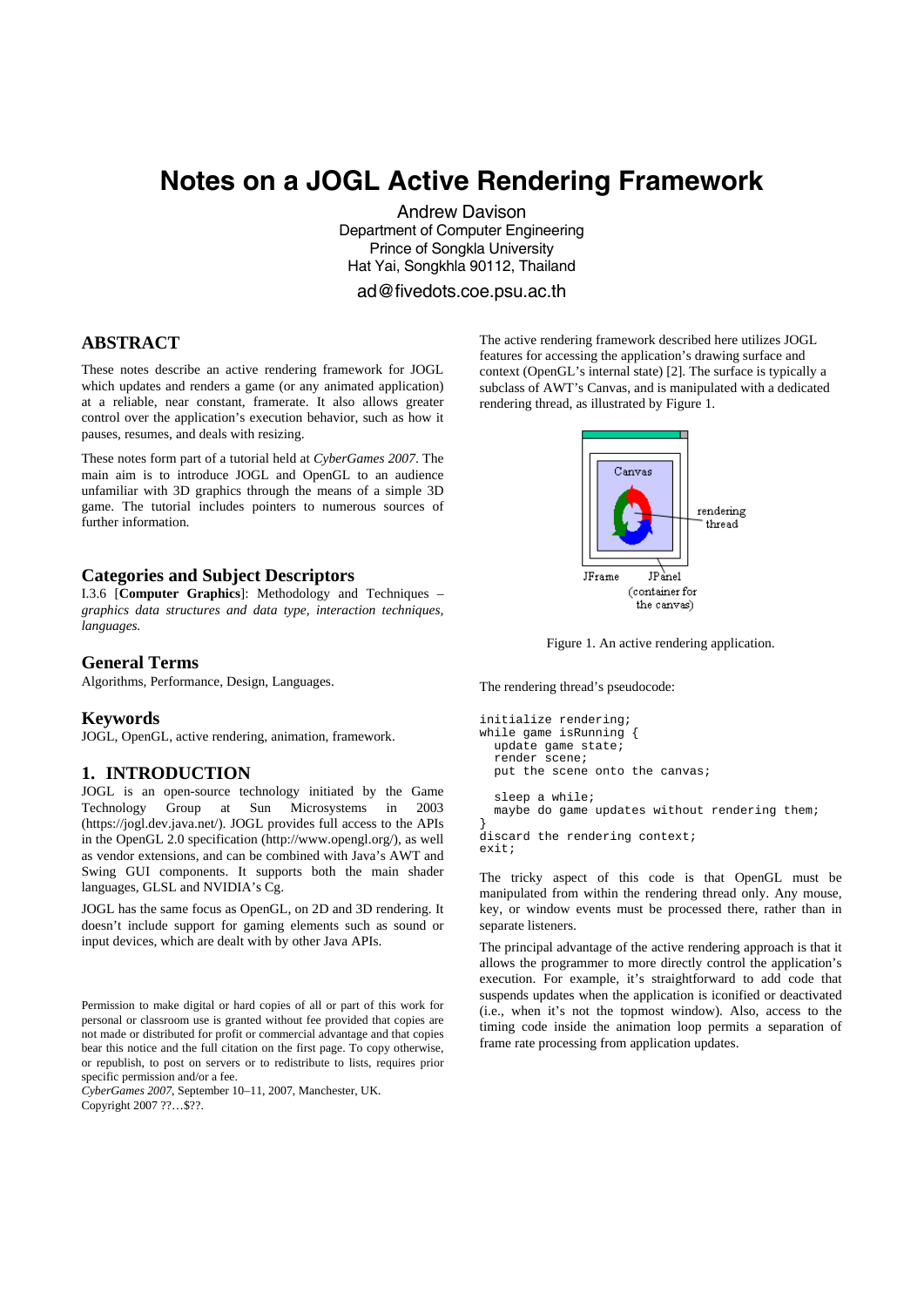## **2. AN ACTIVE RENDERING EXAMPLE**

A simple application using the active rendering framework is shown in Figure 2. The program, called CubeGL, rotates a multicolored cube around its x-, y-, and z- axes.



Figure 2. The CubeGL application.

The class diagrams for CubeGL are given in Figure 3.



Figure 3. Class diagrams for CubeGL with active rendering.

CubeGL creates the GUI, embedding the threaded canvas, CubeCanvasGL, inside a JPanel. It also captures window events and component resizes and calls methods in CubeCanvasGL to deal with them.

#### **2.1 Thread Rendering**

The run() method in CubeCanvasGL is based on the pseudocode given earlier:

```
public void run() 
 { initRender(); 
   renderLoop(); // start frame generation 
   // discard the rendering context and exit 
   context.destroy(); 
   System.exit(0); 
} / / end of run()
```
#### **2.2 Rendering Initialization**

The initRender() method initializes the OpenGL link, which includes its context, access to the OpenGL APIs, and setting up the viewport.

```
// globals<br>private GL ql;
private GL gl; // to access OpenGL and<br>private GLU qlu; // OpenGL's utility lib
                                 private Gradie Gradie (// OpenGL's utility libraries
```
private void initRender()

```
{ 
  makeContentCurrent();
```

```
 gl = context.getGL(); 
glu = new GLU()
```
**resizeView**();

```
 gl.glClearColor(0.17f, 0.65f, 0.92f, 0.0f); 
        // sky color background
```
 // z- (depth) buffer for hidden surface removal gl.glEnable(GL.GL\_DEPTH\_TEST);

```
 // create a display list for drawing the cube 
cubeDList = gl.glGenLists(1); gl.glNewList(cubeDList, GL.GL_COMPILE); 
 drawColourCube(gl); 
 gl.glEndList();
```

```
context.release();<br>} // end of initRen
  // end of initRender()
```
An OpenGL display list acts as a storage space for rendering and state commands. The commands are compiled into an optimized form, which allows them to be executed more quickly. The benefit of a display list is that it can be called multiple times without OpenGL having to recompile the commands, thereby saving processing time.

The cubeDList display list created in initRender() groups the commands that draw the cube. This part of initRender() will vary from application to application.

makeContentCurrent() connects OpenGL's graphic context to the thread:

```
private void makeContentCurrent() 
  make rendering context current for thread
{ 
  try
     while (context.makeCurrent() ==
              GLContext.CONTEXT_NOT_CURRENT) { 
      System.out.println("Context not current.."); 
      Thread.sleep(100); 
    } 
 } 
   catch (InterruptedException e) 
   e.printStackTrace(); }
} // end of makeContentCurrent()
```
makeCurrentContext() calls GLContext.makeCurrent(), which should immediately succeed, since no other thread is using the context. The while-loop around the call is extra protection, since the application will crash if OpenGL commands are called without the thread holding the current context.

resizeView() sets the OpenGL camera viewport dimensions, and specifies a perspective view into the scene: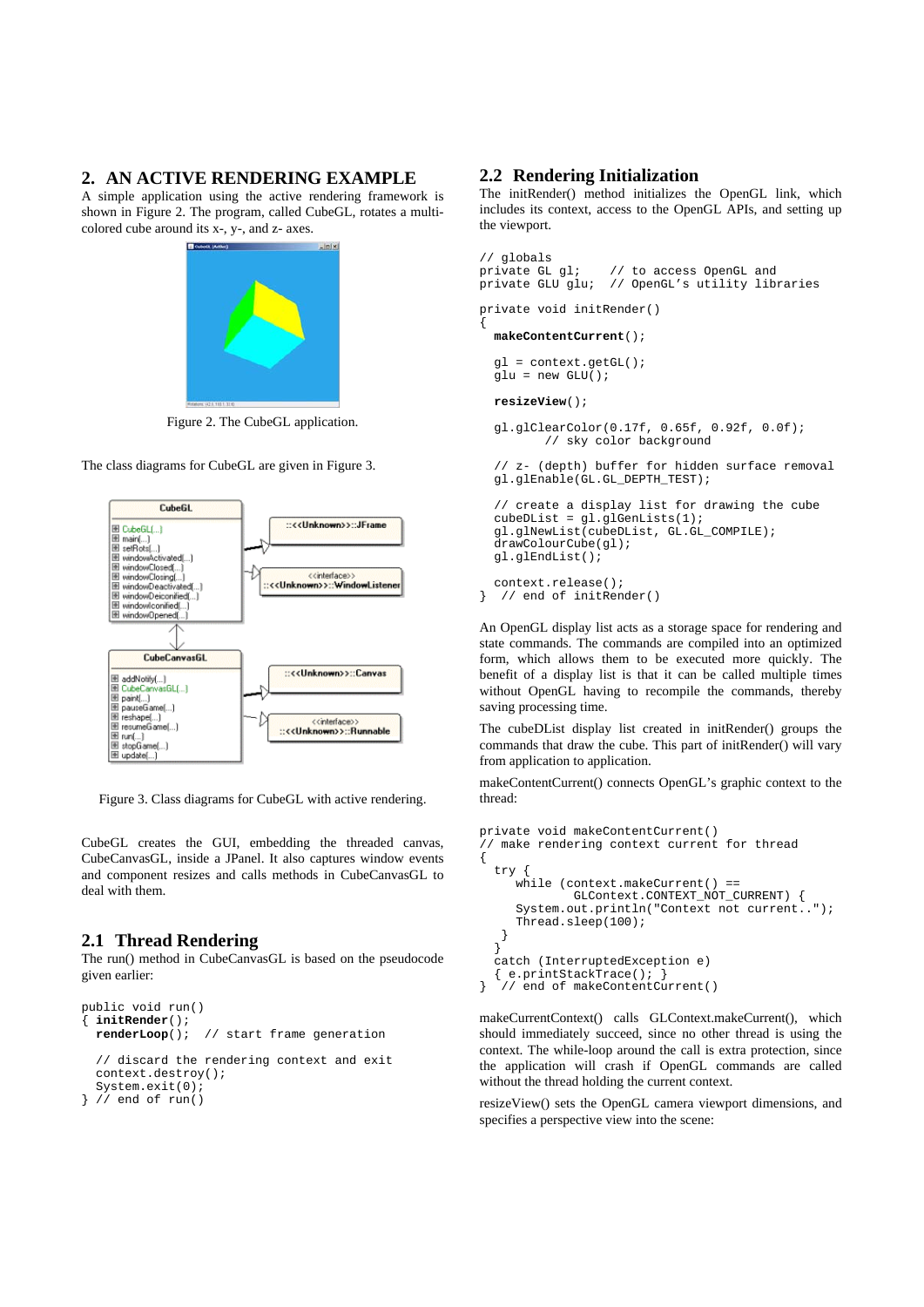```
// globals 
private int panelWidth, panelHeight;
              // dimensions of the JPanel 
private void resizeView() 
{ 
   gl.glViewport(0, 0, panelWidth, panelHeight); 
      // set drawing area size 
   gl.glMatrixMode(GL.GL_PROJECTION); 
   gl.glLoadIdentity(); 
   glu.gluPerspective(45.0, 
         (float)panelWidth/(float)panelHeight, 
          1, 100); 
        /* FOV, aspect ratio, 
           near & far clipping planes */ 
} // end of resizeView()
```
The GL.glViewport() call defines the size of 3D drawing window (viewport) in terms of a lower-left corner (x, y), width, and height.

The matrix mode is switched to PROJECTION (OpenGL's projection matrix) so the mapping from the 3D scene to the 2D screen can be specified. GL.glLoadIdentity() resets the matrix, and GLU.gluPerspective() creates a mapping with perspective effects (which mirrors what happens in a real-world camera). FOV is the camera's viewing angle.

#### **2.3 The Rendering Loop**

renderLoop() implements the while-loop in the active rendering pseudocode:

```
while game isRunning { 
  update game state;
   render scene; 
   put the scene onto the canvas; 
   sleep a while; 
   maybe do game updates without rendering them; 
}
```
The loop is complicated by having to calculate the amount of time it takes to do the update-render pair. The sleep time that follows must be adjusted so the time to complete the iteration is as close to the desired frame rate as possible.

If an update-render takes too long, it may be necessary to carry out some game updates without rendering their changes. The result is a game that runs close to the requested frame rate, by skipping the time-consuming rendering of the updates.

The timing code distinguishes between two rates: the actual frame rate that measures the number of renders/second (FPS for short), and the update rate that measures the number of updates/second (UPS).

FPS and UPS aren't the same. It's quite possible for a slow platform to limit the FPS value, but the program performs additional updates (without rendering) so that its UPS number is close to the requested frame rate.

This separation of FPS and UPS makes the animation loop more complicated, but it's one of the standard ways to create reliable animations. It's especially good for games where the hardware is unable to render at the requested frame rate.

The following is the code for renderLoop():

```
// constants 
private static final int NO_DELAYS_PER_YIELD = 16; 
   /* Number of iterations with a sleep delay 
      of 0 ms before the animation thread 
      yields to other running threads. */ 
private static int MAX RENDER SKIPS = 5;
   /* no. of renders that can be skipped in 
      any one animation loop; i.e. the games 
      state is updated but not rendered. */ 
// globals 
private long prevStatsTime; 
private long gameStartTime; 
private long rendersSkipped = 0L; 
private long period; 
     // period between drawing in nanosecs 
private volatile boolean isRunning = false; 
     // used to stop the animation thread 
private void renderLoop() 
{ 
   // timing-related variables 
  long beforeTime, afterTime, timeDiff, sleepTime;
   long overSleepTime = 0L; 
   int noDelays = 0; 
  long excess = 0L;
   gameStartTime = System.nanoTime(); 
  \overline{p} prevStatsTime = qameStartTime;
   beforeTime = gameStartTime; 
   isRunning = true; 
   while(isRunning) { 
     makeContentCurrent(); 
     gameUpdate(); 
     renderScene(); 
     drawable.swapBuffers(); 
 // put scene onto the canvas 
 /* swap front and back buffers, 
      making the rendering visible */ 
    afterTime = System.nanoTime(); 
    timeDiff = afterTime - beforeTime; 
    sleepTime = (period-timeDiff) - overSleepTime; 
   if (sleepTime > 0) { // time left in cycle
      try { 
        Thread.sleep(sleepTime/1000000L);//nano->ms 
 } 
      catch(InterruptedException ex){} 
      overSleepTime = (System.nanoTime()-afterTime) 
                    - sleepTime;
 } 
 else { // sleepTime <= 0; 
      // this cycle took longer than period 
      excess -= sleepTime; 
                   // store excess time value 
      overSleepTime = 0L; 
      if (++noDelays >= NO_DELAYS_PER_YIELD) { 
        Thread.yield(); 
          // give another thread a chance to run 
        noDelays = 0; 
      } 
    }
```
beforeTime = System.nanoTime();